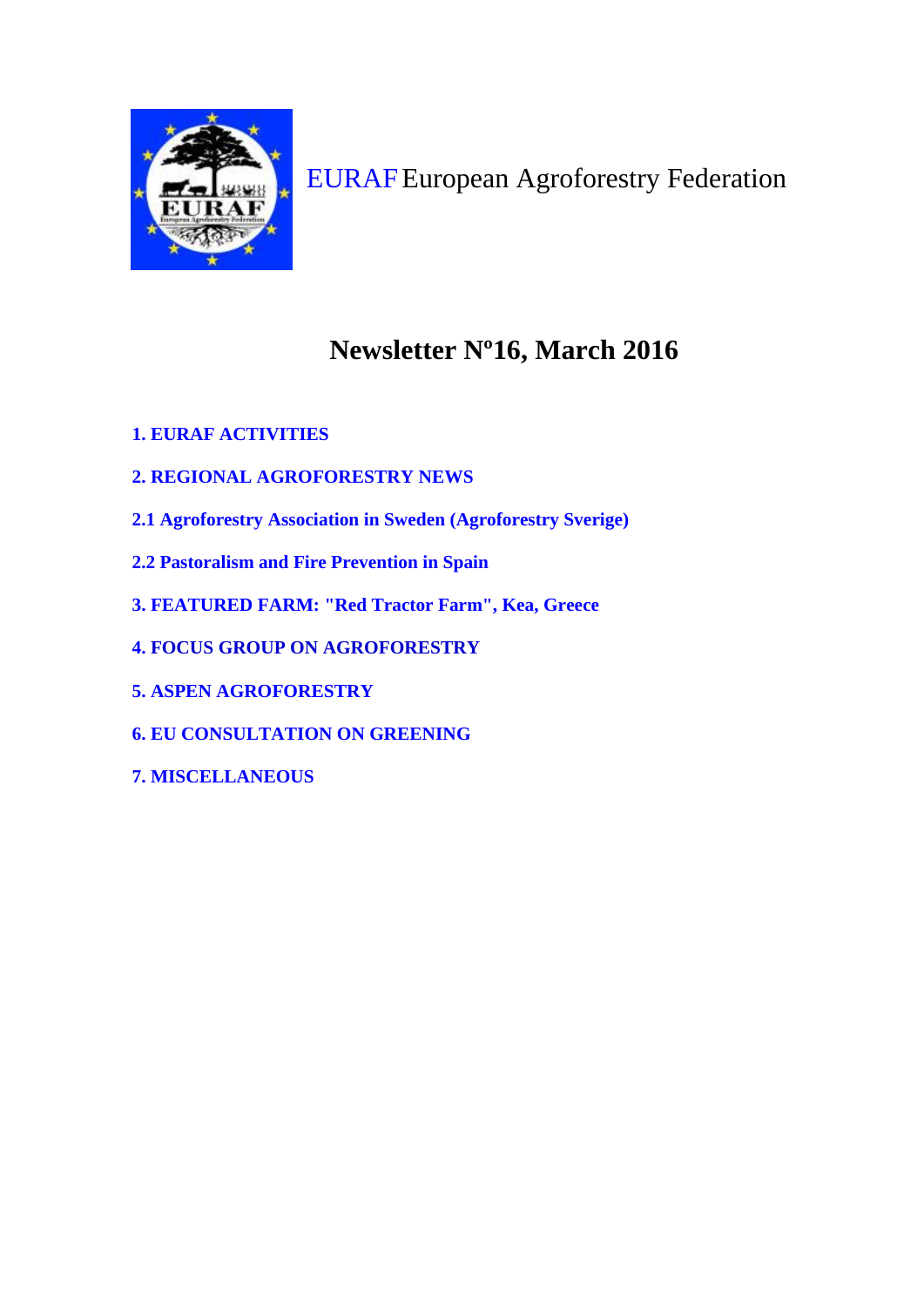#### **1. EURAF ACTIVITIES**

EURAF has been involved in the sub-groups on Innovation and on LEADER and Community-Led Local Development (CLLD), as well as in the steering group of the European Network of Rural Development (ENRD) during the last two months. Innovation sub-group meeting took place in February and was mainly focused on the development of [Operational Groups](https://ec.europa.eu/eip/agriculture/sites/agri-eip/files/fact-sheet-operational-groups_en.pdf) within the whole National Rural Development programs. The cooperation between Operational Groups of different European projects is also intended once most of the calls for operational groups are solved at regional level. Most of the countries will support the cooperation of operational groups with similar themes among different countries. Current state of the operational groups can be seen in the [link.](https://ec.europa.eu/eip/agriculture/en/content/fourth-meeting-permanent-subgroup-innovation-agricultural-productivity-and-sustainability) The other subgroup meeting dealt with LEADER/CLLD activities, and presentations can be seen in the following [link,](https://enrd.ec.europa.eu/en/en-rd-events-and-meetings/LeaderCLLD-sub-group-3rd-meeting-20160216) where the importance of LEADER/CLLD activities within the Rural Development Programs was highlighted. Some examples, where woody vegetation was part of the LEADER projects were shown. The activities of both sub-groups and the current evaluation of Rural Development Programs were the main theme of the Steering Committee of the ENRD. Promotion of EIP-activities through NGOs and Member States representatives were promoted.

EURAF was also present in the European Parliament session "Opportunities and threats: EU land and forests in the climate and energy framework for 2030" organized by Mr. Paul Brannen. The program included a presentation titled ["Land Use and Finance for Innovation DG Climate Action, European](https://docs.google.com/presentation/d/1f6LCwPbo_HOyuOqU4e96zFa28Gbs-L2WT9dNnm_SIPM/edit?usp=sharing)  [Commission"](https://docs.google.com/presentation/d/1f6LCwPbo_HOyuOqU4e96zFa28Gbs-L2WT9dNnm_SIPM/edit?usp=sharing), other presentation on ["Land Use, Land Use Change and Forestry: threats and](https://docs.google.com/presentation/d/1BZS_wFFgxHHJRd0ezSRbuDqoPE-cspCd0dZmP3KMyr8/edit?usp=sharing)  [opportunities"](https://docs.google.com/presentation/d/1BZS_wFFgxHHJRd0ezSRbuDqoPE-cspCd0dZmP3KMyr8/edit?usp=sharing) and a third presentation on "Land and [Forests in the 2030 Climate and Energy Package"](https://docs.google.com/presentation/d/1045ExPQE0URltYpSaZWUzA3fhmiKczVKZSNvI8aDlXs/edit?usp=sharing). Moreover, this Parliamentary session highlighted the role of Agroforestry within the LULUCF inclusion in the European fulfillment of the Kyoto protocol.

EURAF continues promoting agroforestry within the different CAP funds. Meetings with European Commission and Parliamentary members took place to better relate Pillar I and Pillar II funds (i.e. agroforestry establishment promotion to be eligible in Pillar I) but also to identify the eligibility rule of 100 trees per hectare with mature trees.

*Source: María Rosa Mosquera Losada (EURAF President), March 2016.*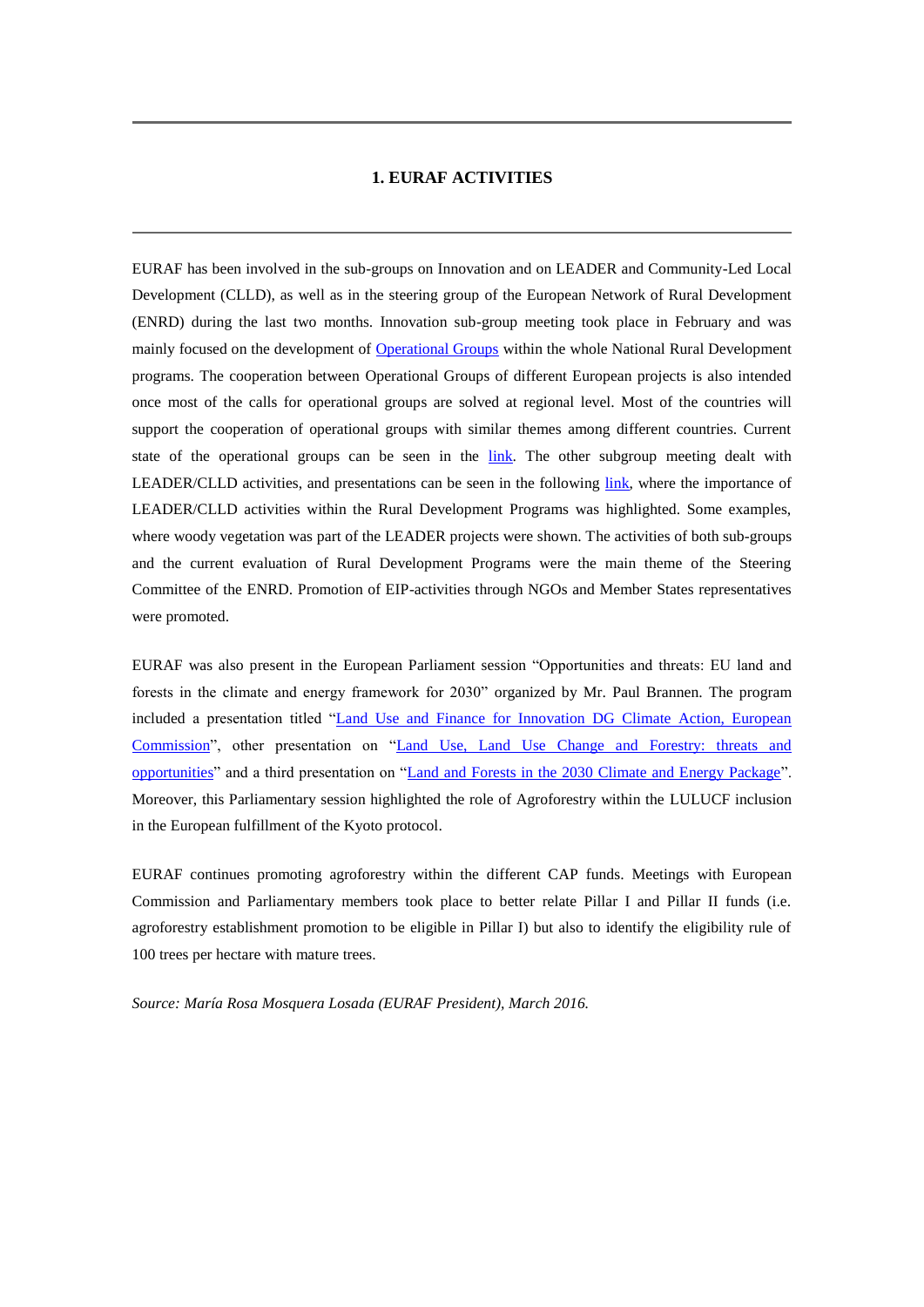#### **2. REGIONAL AGROFORESTRY NEWS**

#### **2.1 Agroforestry Association in Sweden (Agroforestry Sverige)**

Agroforestry Sweden (Agroforestry Sverige) was formed the  $27<sup>th</sup>$  of February 2016. The aim of the association is to promote the development and spread of agroforestry in Sweden through national and international collaboration. The association will have activities revolving around agroforestry in its many different forms and give members a platform for sharing information and ideas for practical agroforestry. Individual members as well as organisations are welcome to join the association. A group of people with a variety of backgrounds ranging from agroforestry farmers through a municipality representative and interested individuals, from different parts of Sweden, initiated the association on a sunny day in February in Stockholm. The association's formation was preceded by two conferences about agroforestry in Sweden, one in Stjärnsund (2014) followed by the agroforestry congress in Gothenburg (2015). A great interest for agroforestry was demonstrated during the conferences, and one outcome was the resolution to create an agroforestry association. There were many thoughts about possible activities for the association at the constituting meeting, and a more specific plan will be set up during the spring. The association would be glad to collaborate with Nordic as well as other agroforestry initiatives. More information can soon be found on the association's homepage www.agroforestry.se. In the meantime, you are welcome to contact info@agroforestry.se for further information.

*Source: Linnéa Asplund [\(Swedish University of Agricultural Sciences,](https://www.researchgate.net/institution/Swedish_University_of_Agricultural_Sciences) Uppsala, Sweden), March 2016.*

#### **2.2 Pastoralism and fire prevention in Spain**

After one of the warmest winters of the last decade, this year the region Comunidad de Madrid (Spain) will boost the controlled grazing as part of the measures to prevent the forest fires in the region. The last year, in the Comunidad of Madrid a total of 4,335 heads of cattle have grazed around 735 hectares. Cattle maintained throughout the year the firewalls that have been previously opened by the worker groups of the region. The project started in 2011 with funding of the "Obra Social La Caixa" and since April 2013 the investment is carried out by the Comunidad de Madrid with the support from FEADER. The Comunidad de Madrid with the collaboration of municipalities, local entities and associations of farmers will distribute informative leaflets to invite the farmers of the region to join the project. Farmers receive up to 50 euros per grazed hectare, which is calculated based on the degree of fulfilment of the planned objectives. This system allows significant savings compared to other prevention options, e.g. the use of worker groups with flail mowers or tractors. In any case, the activities of forest fire prevention are adapted to the specific needs of each site, being chosen in each case the most effective alternative to fight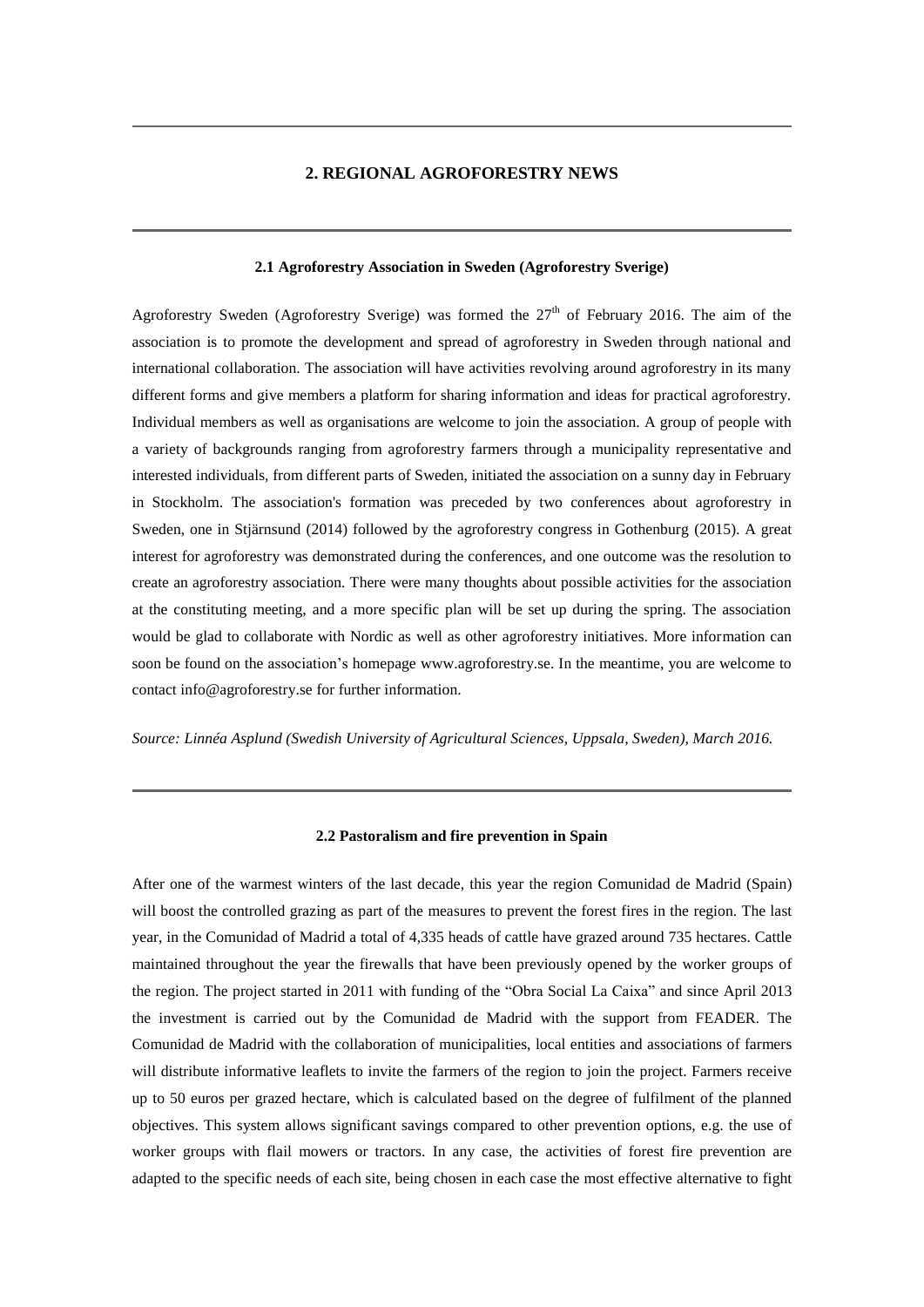the fire. In 2015, the controlled grazing and preventive interventions of forest brigades have involved the direct treatment of 2.732 hectares of forest in the Comunidad de Madrid, with an investment of 12.1 million euros, to which we must add another 12 million allocated to the labours of forest fire fighting.

*Source: María Rosa Mosquera Losada (EURAF President) and Nuria Ferreiro Domínguez (University of Santiago de Compostela), March 2016.*

# **3. FEATURED FARM: "Red Tractor Farm", Kea, Greece**



[Red Tractor Farm](http://www.redtractorfarm.com/) is an agrotourism project on Kea island in the Cyclades.

The farm occupies 3.24 ha located 150 meters from the sea near the port town of Korissia. The farm has excellent soil due to annual topsoil runoff from surrounding hills.

*Figure 1: Symbol of the "Red Tractor" farm*

Red Tractor Farm has been certified organic since 2008. Income relies on multiple means of revenue: 2500 bottles of red wine are produced annually under the RTF label; 400-600 kg of olive oil are bottled each year, year round cannery products from our gardens, guesthouses and occasional topic-specific seminars. Red Tractor Farm is also the home of OAKMEAL, an independent bakery that specializes in acorn based foods, particularly Acorn Cookies.

The Red Tractor Farm has four guesthouses with a maximum guest capacity of 22. The guesthouses have had excellent ratings on TripAdvisor and have garnered international attention in travel and lifestyle magazines worldwide. The guesthouses were built in 2008 with the help of a Leader+ grant for sustainable rural development. Each house has extensive private gardens with many plants imported from Mediterranean regions around the world: South Africa, Australia, Southern France and California. Dozens of antique rose species are also cultivated in the guesthouse gardens.

All water from the guesthouses, OAKMEAL bakery and Maroulis private residence is processed through an organic yeast based sewage system. The recycled water is stored in an overground water tank and used for watering at the farm. Bio-friendly products are used for washing and cleaning and no paper is permitted to be discarded in the toilets. Laundry, including guesthouse sheets and towels, are always line dried outdoors. All plastics, tin and glass are recycled or repurposed.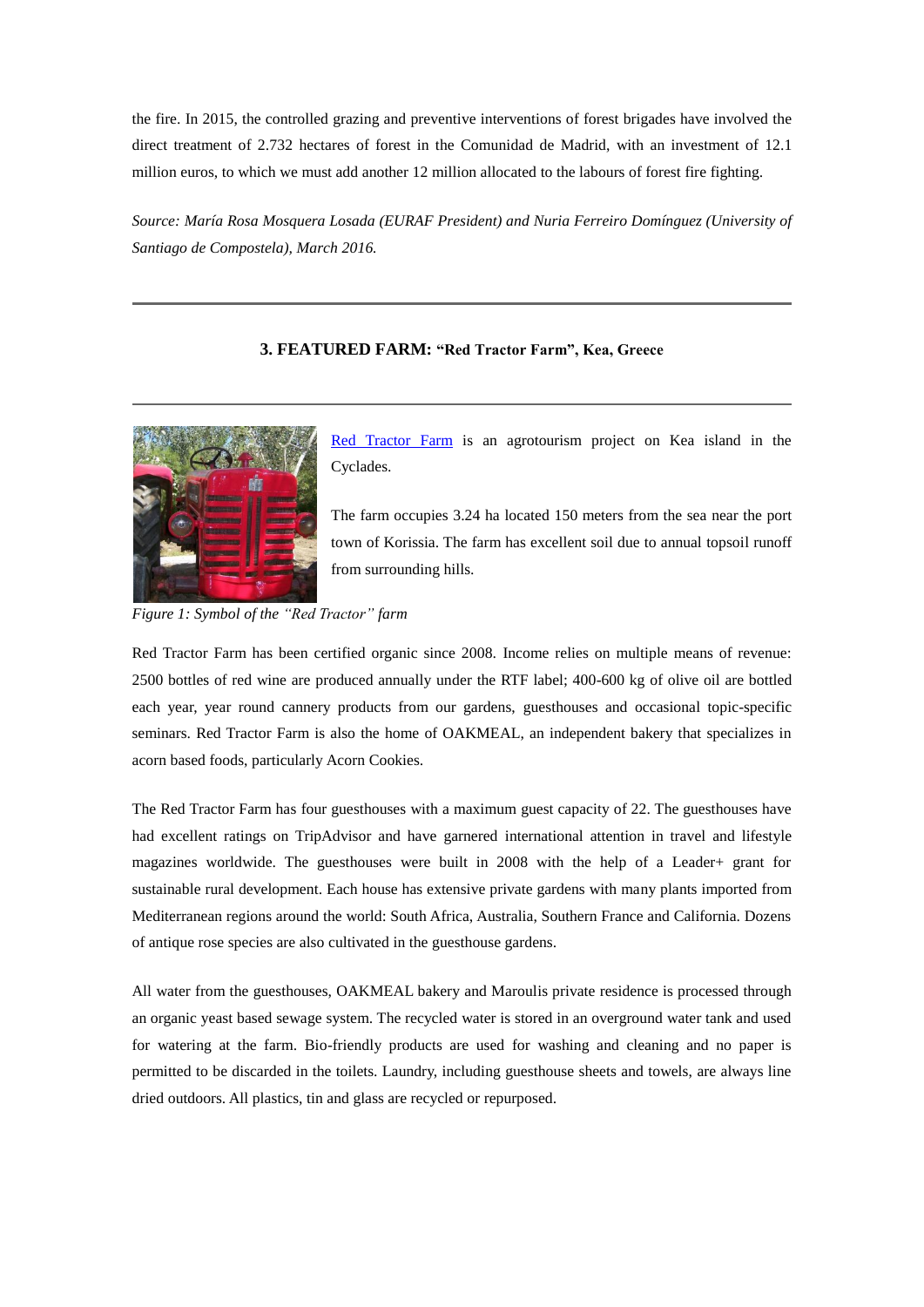

*Figure 2: Some pictures of the "Red Tractor" farm*

Kostis Maroulis and Marcie Mayer share responsibility in running the farm with two part-time employees. Maintaining the farm involves 365 days per year and there is very little difference between weekdays and weekends. Projects can emerge unexpectedly due to abundance on the farm (e.g. watermelon ketchup developed as a result of having too many watermelons one year, it is now an annual standard). The farm hosts volunteers during the winter months and in October each year. Volunteers learn about seasonal offers through [www.wwoof.org,](http://www.wwoof.org/) [www.workaway.info](http://www.workaway.info/) and [www.helpx.net.](http://www.helpx.net/) Volunteers exchange six hours of work per day, six days per week, for a room at the guesthouse and food. Each volunteer relationship is different and some projects involve prior skills such as dry wall reconstruction and pruning with chainsaw. Past volunteers have also spoken very highly of their experiences at the Red Tractor Farm, making it one of the most sought after opportunities with more than 1000 applications per year for only a dozen positions.

The secret to RTF's success is the integrity with which work is approached and completed. The farm tries to have as low an impact as possible on the environment whilst preserving farmland in an area that is rapidly becoming commercialized. Guests at the farm are mainly visitors from Northern Europe that are attracted to the simplicity and beauty of Kea. The farm aims to help these travellers make the most of their time on Kea, to discover the ancient network of walking paths that traverse the island and the many archeological sites those paths lead to. As full time residents on Kea, Marcie and Kostis have a love for the place they live and work that can be intoxicating for guests.

Currently Kostis is planting vines at several locations on the island to expand the annual wine production, and Marcie is building a network of retail partners worldwide for Acorn Cookies as well as giving free weaving seminars throughout the winter for Kean residents.

*Source: Marcie Mayer (owner of the "Red Tractor" farm), March 2016.*

# **4. FOCUS GROUP ON AGROFORESTRY**

During the first months of 2016, the European Innovation Partnership (EIP-AGRI) has announced a new Focus Group on agroforestry. Agroforestry Focus Group will bring together 20 experts, including farmers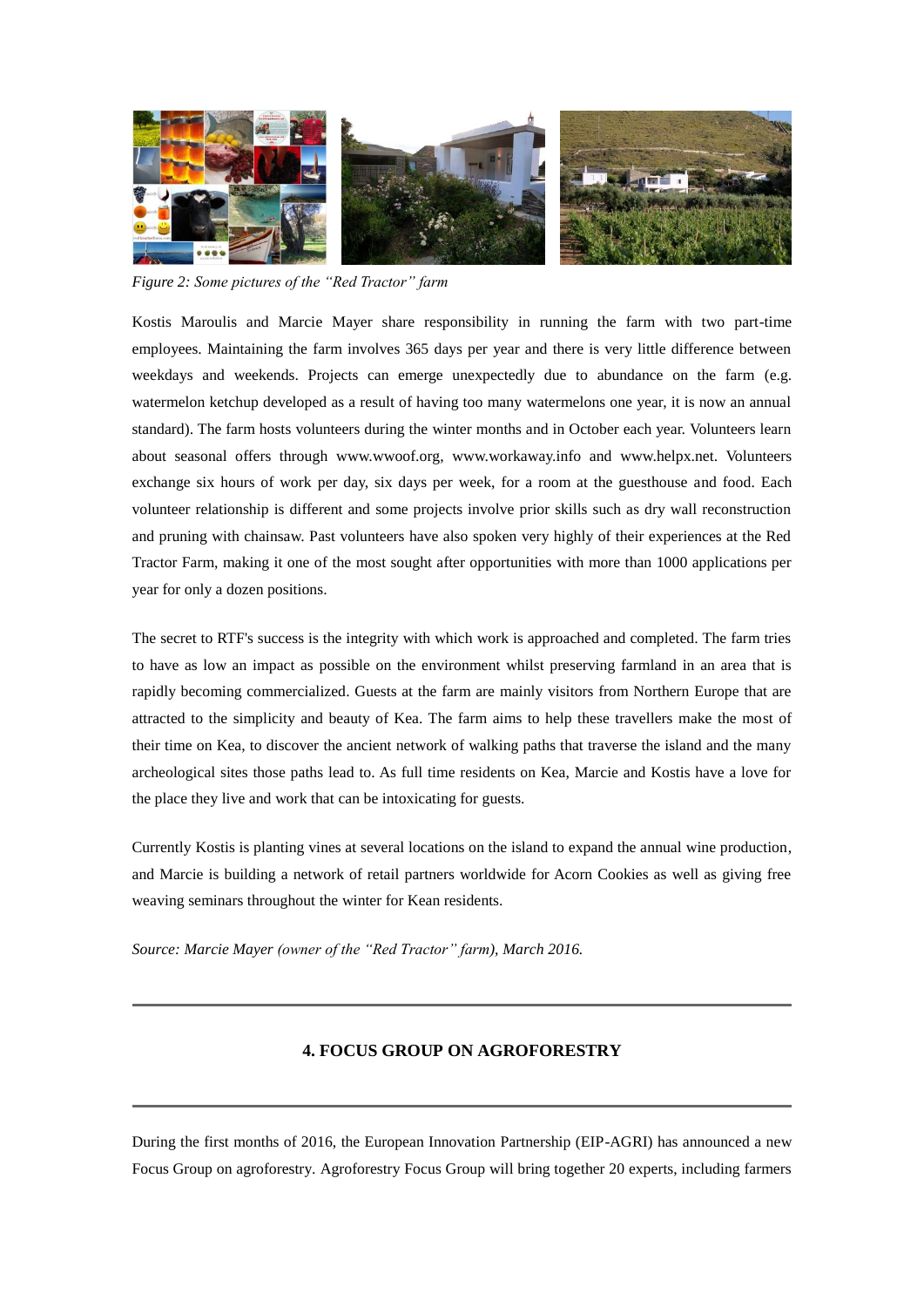or foresters, advisers, researchers and agri-business representatives, to collect and summarise knowledge on best practices in agroforestry. This Focus Group will complement other Focus Groups where the role of agroforestry has been briefly analysed like those linked to silvopastoralism [\(Permanent Grasslands](http://ec.europa.eu/eip/agriculture/en/content/profitability-permanent-grassland) [Focus Groups\)](http://ec.europa.eu/eip/agriculture/en/content/profitability-permanent-grassland), disperse woody vegetation within the arable lands [\(Ecological Focus Areas Focus groups\)](http://ec.europa.eu/eip/agriculture/en/content/optimising-profitability-crop-production-through-ecological-focus-areas) and the integration of woody vegetation as part of mixed farming systems [\(Mixed Farming Focus Group\)](http://ec.europa.eu/eip/agriculture/en/content/mixed-farming-systems-livestockcash-crops). Within the agroforestry Focus group the before mentioned stakeholders will present the state-of-the-art in research and practice and highlight possible solutions to the problems identified, suggesting and prioritizing innovative actions. The Focus Group will also deliver future research needs on agroforestry and suggest operational groups. EURAF recommends all agroforestry stakeholders to submit their candidatures to be part of this new focus group. EURAF will forward the Focus Group call when EIP-AGRI announces it.

*Source: María Rosa Mosquera Losada (EURAF President), March 2016.*

# **5. ASPEN AGROFORESTRY**

Eadha Enterprises is an environmental charity based in the West of Scotland. "Eadha" is the old gaelic name for aspen and Eadha's main focus has been in developing a native aspen conservation project and researching and promoting the use of aspen in productive forestry and community woodlands.

Aspen is most suited for use in an agroforestry/wood pasture system as it is a fast growing native species and casts a light shade. In addition, it can deliver a range of other benefits outlined below. Aspen is nationally rare in Scotland and of conservation concern, thus Eadha has built up a national collection of aspen clones to create a gene bank. It has a high biodiversity value supporting rarer flora and fauna than most of other native species.

In the Nordic countries aspen was traditionally pollarded to supply feed for horses. Pollarding is likely to promote suckering, aspen's predominant mechanism for regeneration. Trials in Germany have indicated that where a crop of aspen is coppiced after 10 years, as much as 45 stems/tree on average can regenerate. This will reduce naturally in denser plantings through competition to 2 dominant stems from the stump and 3 suckers.

Aspen has been found to be particularly nutritious and can form a substantial portion of the diet of both livestock and wild ungulates. Aspen leaves have been to found to average up to 17% protein (peaking in June) and fat content up to 10% (peaking in September). The variation in nutrient content between clones, however, can be substantial. The bark and wood of mature aspen trees also has a potential value as livestock feed.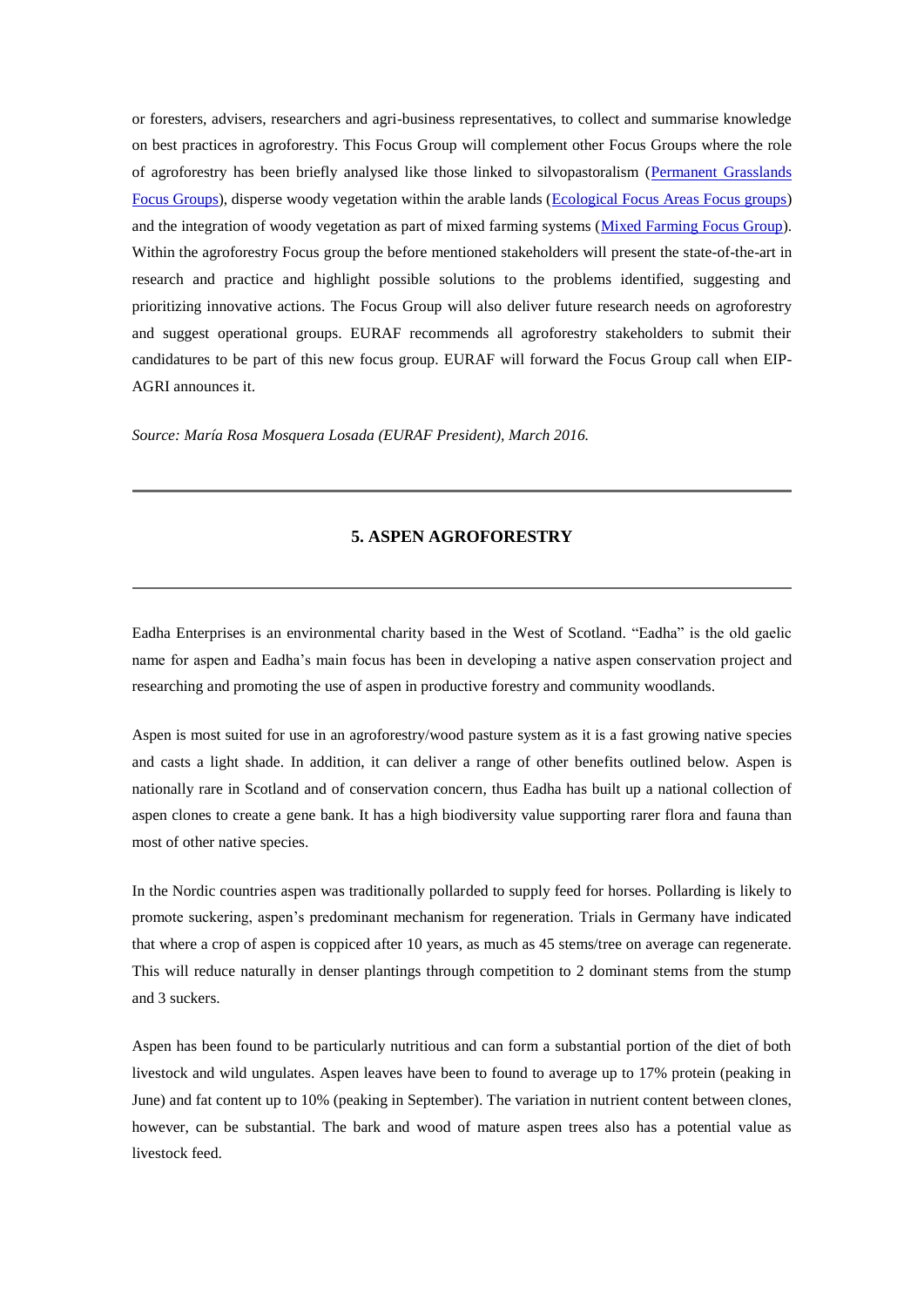Aspen is also a fast growing tree and useful for biofuel production. Aspen wood is useful for kindling and to reduce tar build up when burning softwood logs.

Aspen agroforestry is considered to be particularly appropriate in upland pastoral systems. It is a resilient pioneer species and can tolerate harsh conditions. Therefore introducing aspen can have major environmental benefits, including notably in remineralising and neutralising depleted soils.

It is recommended that aspen clones are planted in discrete blocks to allow for a comparison of clonal performance for the particular site. This also mimics natural aspen woodland where clonal differences create a mosaic of colour throughout the year. However, perimeter strips comprising intimate clonal mixes are also recommended to maximise cross-pollination during a rare seed year.

The management regime to be adopted very much depends on the landowner's priorities. There will be a trade-off between cutting regularly (every 2-6 years) to promote leafy growth or less frequently (8-15 years) to promote woody material for biomass use. Temporary fencing could also be built to protect suckers, supplementing forage.

The beauty of aspen and the colour variation provided by different clones during the autumn provides a stunning addition to the landscape.



*Figure 3: Mature aspen adjacent to sheep pasture in Inverclyde, West of Scotland*

*Source: Peter Livingstone, CEO, Eadha Enterprises, E: [peter@eadha.co.uk,](mailto:peter@eadha.co.uk) T: 07968745196, [www.eadha.co.uk,](http://www.eadha.co.uk/) March 2016.*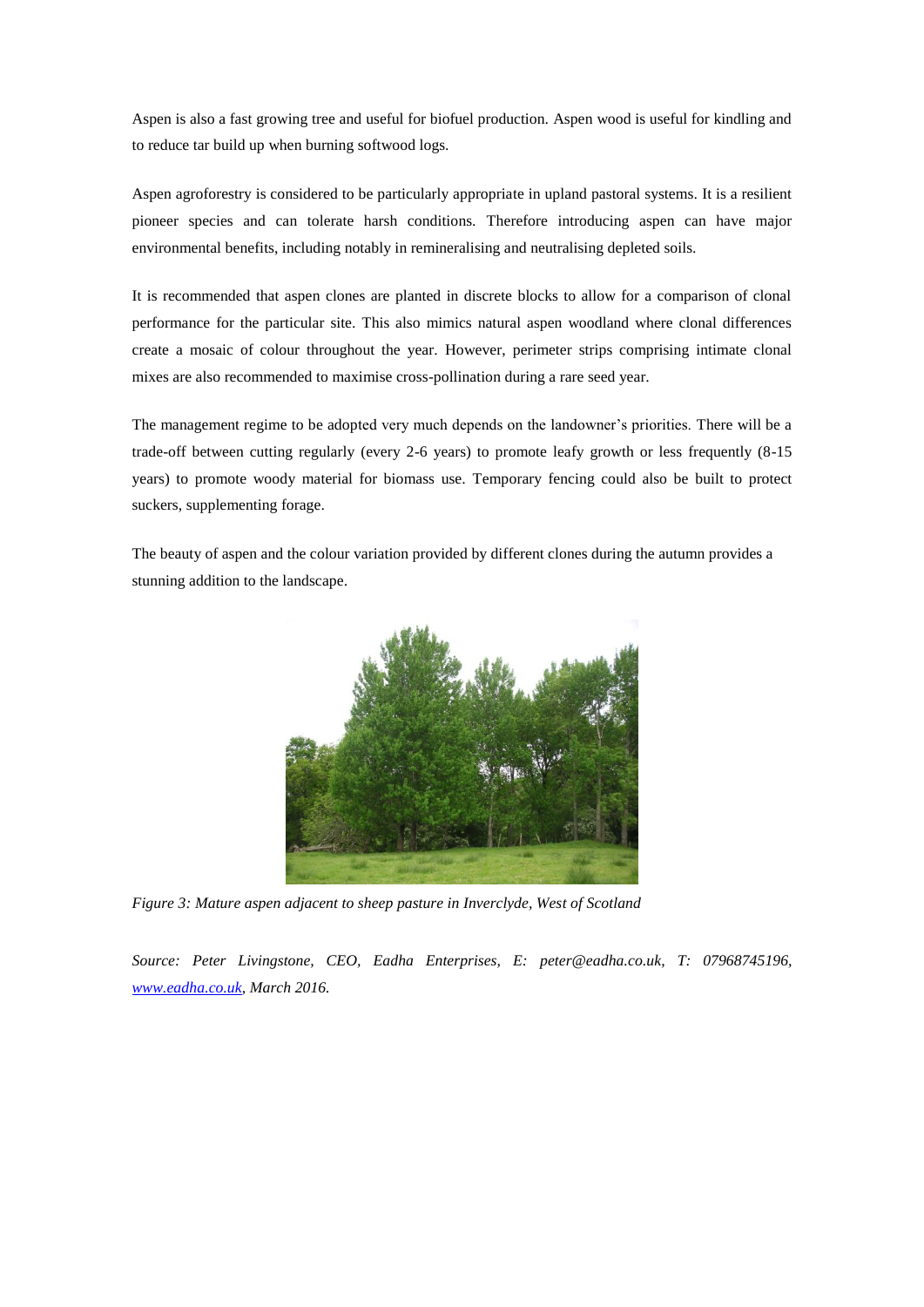#### **6. EU CONSULTATION ON GREENING**

At the beginning of March EURAF made a submission to the Commission consultation on CAP Greening Measures. We gave only a "slightly positive" overall score to the greening measures, largely because of the low use being made by Member States of the "landscape feature" options provided in Article 45 of the [EU Delegated Regulation.](http://eur-lex.europa.eu/legal-content/EN/TXT/PDF/?uri=CELEX:32014R0639&from=EN) Four of these landscape features relate to small areas of trees: (a) hedges or wooded strips with a width of up to 10 meters; (b) isolated trees with a crown diameter of minimum 4 meters; (c) trees in line with a crown diameter of minimum 4 meters (where the space between the crowns shall not exceed 5 meters); (d) trees in group, where trees are connected by overlapping crown cover, and field copses of maximum 0.3 ha in both cases. However these four features have been "activated" in only around half of the 32 EU ["countries"](https://docs.google.com/spreadsheets/d/1dGUC3oEE2ciYKhydQ75Yw1fdaRLKuu0LORCV4jwNElE/edit#gid=0) (hedges 17, isolated trees 13, trees in line 16, trees in groups 18).

Furthermore, while EURAF was pleased that agroforestry (AF) was included as an Ecological Focus Area (EFA) in the Enabling and Delegated Regulations, there are three constraints which will greatly limit its uptake: a) AF was only activated in 12 "countries", of which b) only 7 have any eligible areas of AF (i.e. areas established as part of formal Pillar II schemes); and c) AF only counts as an EFA if it is on or adjacent to arable land. In contrast to this last constraint, areas of new afforestation or short-rotation coppice will count as EFAs irrespective of the type of farmland that they are established on.

We also drew attention of the Commission to a recent report sponsored by the EU Joint Research Centre titled ["Guidance and Tool to Support Farmers in Taking Decisions on Ecological Focus Areas"](http://vuh-la-risprt.herts.ac.uk/portal/en/publications/guidance-and-tool-to-support-farmers-in-taking-aware-decisions-on-ecological-focus-areas(82103262-85ae-4fd0-bcb8-2f05707d0c1c).html) by the University of Hertfordshire, which found that agroforestry was the EFA with the greatest positive environmental impact, and we therefore suggested that the constraints on AF should be relaxed by allowing any area of agroforestry to count towards the "greening" requirement of eligible farms, irrespective of whether the agroforestry is sited on arable or pastoral parts of the farm.

*Source: Gerry Lawson (EURAF Deputy President) and María Rosa Mosquera Losada (EURAF President), March 2016.*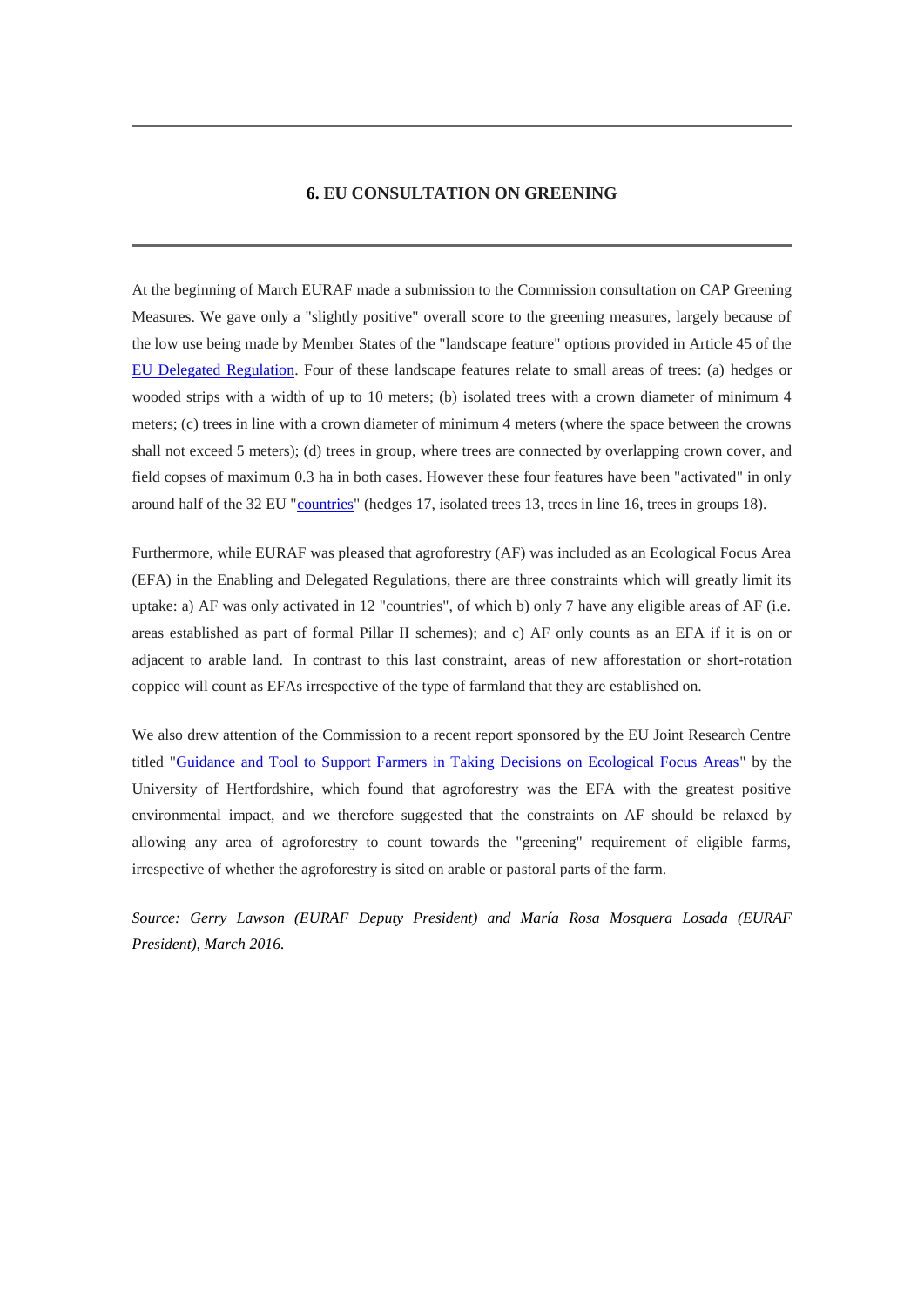# **7. MISCELLANEOUS**

# *3 rd European Agroforestry Conference*

The 3<sup>rd</sup> European Agroforestry Conference will take place at Montpellier, France, during  $23^{th} - 25^{th}$  May 2016. The theme of the Conference will be "Celebrating 20 years of Agroforestry research in Europe".

# **More info** [here](https://euraf.isa.utl.pt/conferences/III_EURAFConference).

#### *Agroforestry in Action Webinar Series*

The Agroforestry in Action Webinar Series is a production of the Center for [Agroforestry](http://centerforagroforestry.org/) at the [University](http://centerforagroforestry.org/) of Missouri. Presentations in this webinar series explore topics in agroforestry from North America and around the globe, showcasing examples of excellence in practice and research. Live [webinar](http://www.agroforestryinaction.org/#!live-webinar-schedule/c10d6)s are presented on a monthly basis and are free and open to all. Please see the live webinar [schedule](http://www.agroforestryinaction.org/#!live-webinar-schedule/c10d6) and register well in advance to participate.

# *A new module on Agroforestry has just been added to the [FAO Sustainable Forest Management](http://www.fao.org/sustainable-forest-management/toolbox/modules/agroforestry/basic-knowledge/en/)  [Toolbox](http://www.fao.org/sustainable-forest-management/toolbox/modules/agroforestry/basic-knowledge/en/)*

In addition to an overview of Agroforestry, the module contains tools, case studies and further reading that FAO hopes will be useful to the different stakeholders dealing with agroforestry issues. The module is intended to be a living document and FAO would greatly appreciate any comments you might have on the text but more important are new case studies, tools and new publications that you would like to contribute with. More info [here.](mailto:Simone.Borelli@fao.org)

# *ERIAFF Technical Conference 2016: Agriculture, Water and Climate Change*

The ERIAFF Technical Conference 2016: Agriculture, Water and Climate Change will take place at Badajoz, Spain, during  $27<sup>th</sup> - 28<sup>th</sup>$  April 2016. More info [here](http://www.eriaff16.com/?lang=en).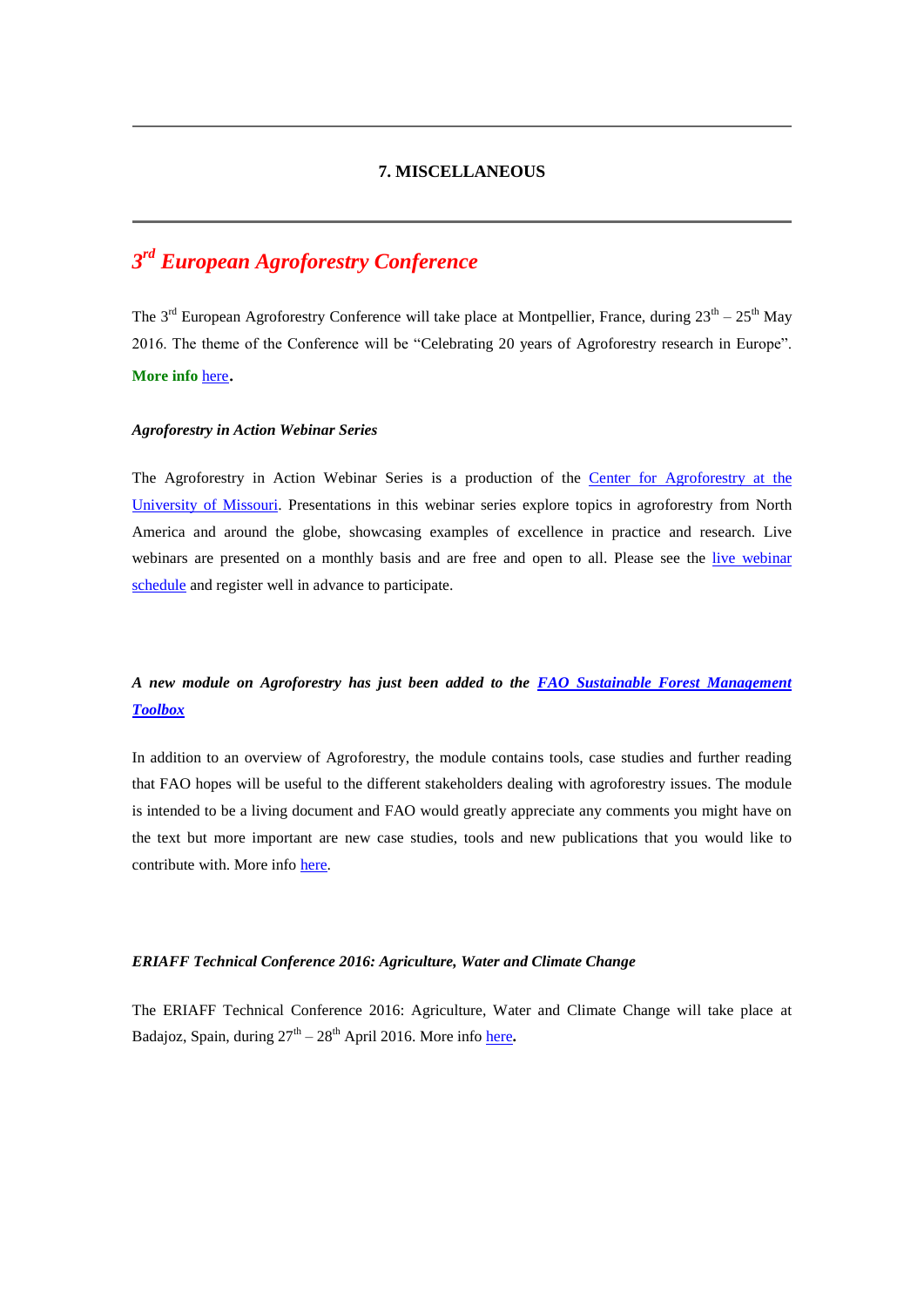# *2 nd International Meeting on Mediterranean Stone Pine for Agroforestry (AGROPINE 2016)*

The 2<sup>nd</sup> International Meeting on Mediterranean Stone Pine for Agroforestry (AGROPINE 2016) will take place at Oeiras, Portugal, during  $18<sup>th</sup> - 20<sup>th</sup>$  May 2016. The main objectives of AGROPINE 2016 are to connect the different researchers from the Mediterranean region, to update, share and transfer the current knowledge, to identify strategic research needs and partnership opportunities and to network and analyse the current state of stone pine culture and pine nuts markets. More info [here.](http://agropine2016.iniav.pt/)

#### *International Conference on Conservation Agriculture and Sustainable Land Use*

The International Conference on Conservation Agriculture and Sustainable Land Use will take place at Budapest, Hungary, during 31<sup>th</sup> May – 2<sup>nd</sup> June 2016. More info [here.](http://caslu2016.mtafki.hu/index.html)

#### *2016 International Conference of the European Society for Soil Conservation (ESSC)*

The 2016 International Conference of the European Society for Soil Conservation (ESSC) will take place at Cluj Napoca, Romania, during  $15<sup>th</sup> - 18<sup>th</sup>$  June 2016. The 2016 ESSC International Conference is a great opportunity for Soil Scientists to stimulate deep reflections on the importance of the soil resource for the humankind. More info [here.](http://essc2016.conference.ubbcluj.ro/)

# *12th European IFSA (International Farming Systems Association) Symposium*

The 12<sup>th</sup> European IFSA Symposium will take place at Harper Adams University, Shropshire, UK, during  $12<sup>th</sup> - 15<sup>th</sup>$  July 2016. The theme of the Symposium will be "Social and technological transformation of farming systems: Diverging and converging pathways". More info [here.](http://www.harper-adams.ac.uk/events/ifsa-conference/#.VajlWfntmko)

# *EcoSummit 2016, Ecological Sustainability: Engineering Change*

The 5<sup>th</sup> International EcoSummit Congress will take place at The Corum Convention Center, Montpellier, France, during 29<sup>th</sup> Augut – 1<sup>st</sup> September 2016. More info [here.](http://www.ecosummit2016.org/)